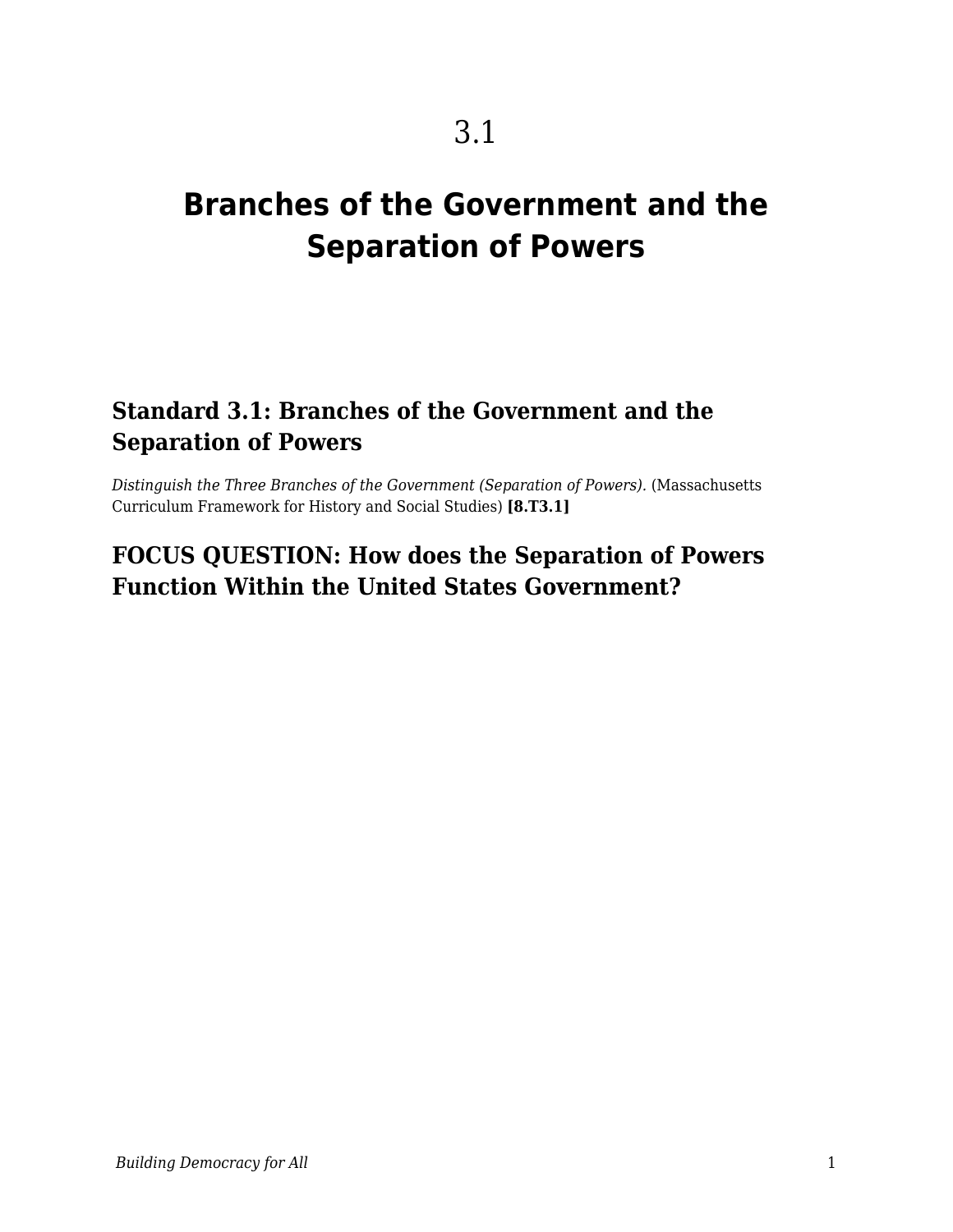

["3 Branches of the U.S. Government"](https://www.usa.gov/branches-of-government) | Public Domain

The federal government of the United States is a vast organization. There are the **executive, legislative, and judicial branches** comprised of agencies, commissions, and departments. It has been estimated that there are as many as 2000 different agencies in the federal bureaucracy, employing some 2.1 million workers in 2020.

For more information on relationships of the branches of U.S. government, explore Standard 2, [Checks and Balances Between the Branches](https://edtechbooks.org/democracy/relationship) and Standard 3, [Roles of Congress, the President and](https://edtechbooks.org/democracy/roles) [the Courts](https://edtechbooks.org/democracy/roles) in this topic.

[History teacher Adam Moler](https://twitter.com/moler3031/status/1470479674828546048?s=11) shared on Twitter a learning activity where students turned the branches of the government into superheroes and highlighted their special powers. A **power** is what a branch of the government can legally do to impact policies and people.

At the foundation of this governmental system is the concept of "**separation of powers**." What does separation of powers mean? The modules for this standard explore that question by examining three branches of the United States government, highlighting the career of the pioneering African American politician Shirley Chisholm, and debating whether Puerto Rico or Washington, D.C. should become the nation's 51st state.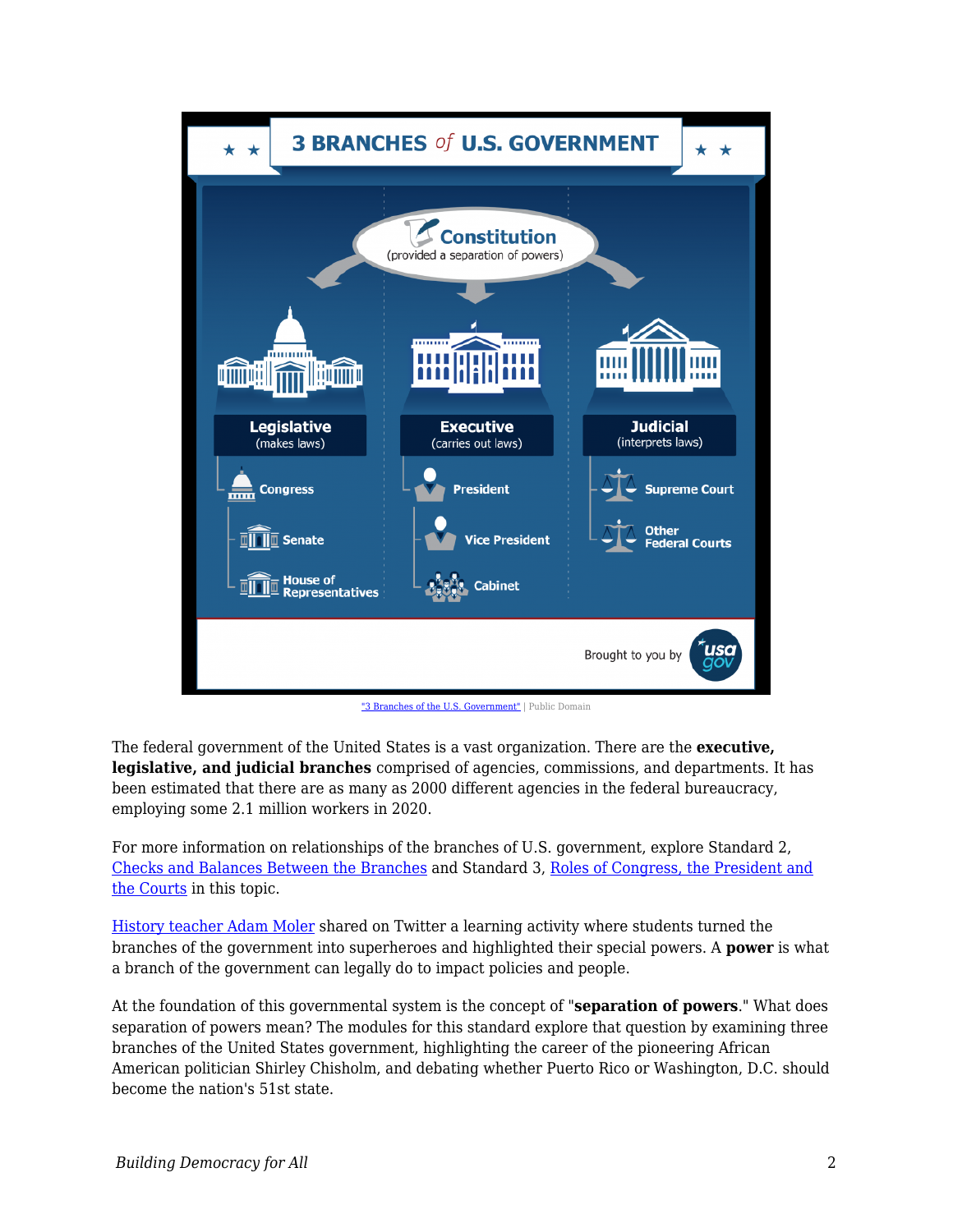### **Modules for this Standard Include:**

- 1. [INVESTIGATE: Federalism and the Three Branches of the Government](https://edtechbooks.org/democracy/branchesofgov#h2_UMSxW)
	- [MEDIA LITERACY CONNECTIONS: Hollywood Movies About the Branches of](https://edtechbooks.org/democracy/branchesofgov#h3_WNZA) **[Government](https://edtechbooks.org/democracy/branchesofgov#h3_WNZA)**
- 2. [UNCOVER: Shirley Chisholm, African American Politician and Presidential Candidate](https://edtechbooks.org/democracy/branchesofgov#h2_ZKNBz)
- 3. [ENGAGE: Should Puerto Rico or Washington, D.C. Be a 51st State?](https://edtechbooks.org/democracy/branchesofgov#h2_HyKHX)

# **1.INVESTIGATE: Federalism and the Branches of the Government**

The United States government has three branches - the legislative, executive, and judicial - that have different powers and perform different functions:

- The **legislature makes** the laws
- The **executive administers** the laws
- The **judiciary interprets** the laws

Learn more about **[The Three Branches of the Government](https://trumanlibrary.org/whistlestop/teacher_lessons/3branches/1.htm)** from the Harry S. Truman Presidential Library and Museum's webpage.

Here are the powers of the branches as stated in the first three articles of the Constitution:

**Article I, Section 1**: All legislative Powers herein granted shall be vested in a Congress of the United States, which shall consist of a Senate and House of Representatives.

**Article II, Section 1**: The executive Power shall be vested in a President of the United States of America. He shall hold his Office during the Term of four Years, and, together with the Vice President, chosen for the same Term, be elected, as follows: Each State shall appoint, in such Manner as the Legislature thereof may direct, a Number of Electors, equal to the whole Number of Senators and Representatives to which the State may be entitled in the Congress: but no Senator or Representative, or Person holding an Office of Trust or Profit under the United States, shall be appointed an Elector.

**Article III, Section 1**: The judicial Power of the United States shall be vested in one supreme Court, and in such inferior Courts as the Congress may from time to time ordain and establish. The Judges, both of the supreme and inferior Courts, shall hold their Offices during good Behaviour, and shall, at stated Times, receive for their Services a Compensation, which shall not be diminished during their Continuance in Office.

The above Articles of the Constitution are intended to establish three co-equal branches of government with shared powers. This system is called **federalism,** meaning a system of government that divides power between the national (or federal) government and the various state governments. Each level of government has the responsibility and the authority to take specific actions since each level of government has its own powers and duties.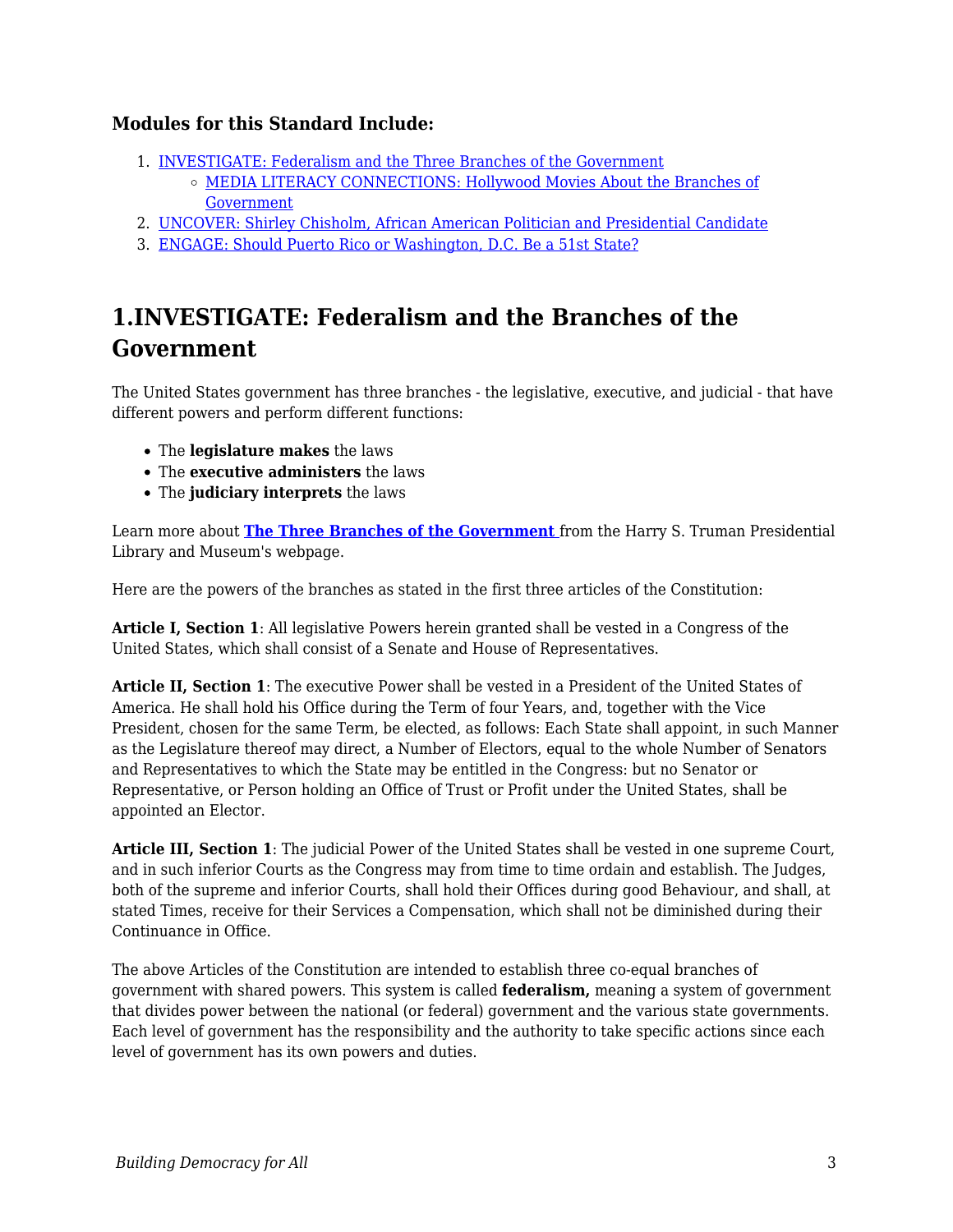### **Media Literacy Connections: Hollywood Movies About the Branches of Government**

Films about U.S. political history tell viewers as much about the times in which the films were made as the historical stories shown on the screen. *Dr. Strangelove* (1964) expresses people's fears of nuclear war during the Cold War. *All the President's Men* (1976) shows courageous reporters uncovering government scandals and secrets. *Rambo* (1982) extolls the power of American heroes in the post-Vietnam War era. *Malcolm X* (1992) reflected a growing awareness of the need for racial and social justice in society.



#### [Watch on YouTube https://edtechbooks.org/-TXcn](https://www.youtube.com/embed/bXoF7w6IWAc?autoplay=1&rel=0&showinfo=0&modestbranding=1)

In these activities, you will critically evaluate how political films portray the roles of each branch of the government and then design a movie trailer for your own political film.

- **[Activity 1: Analyze Political Films About the Branches of the Government](https://edtechbooks.org/mediaandciviclearning/political_films)**
- **[Activity 2: Design a Movie Trailer for Your own Political Film](https://edtechbooks.org/mediaandciviclearning/political_films)**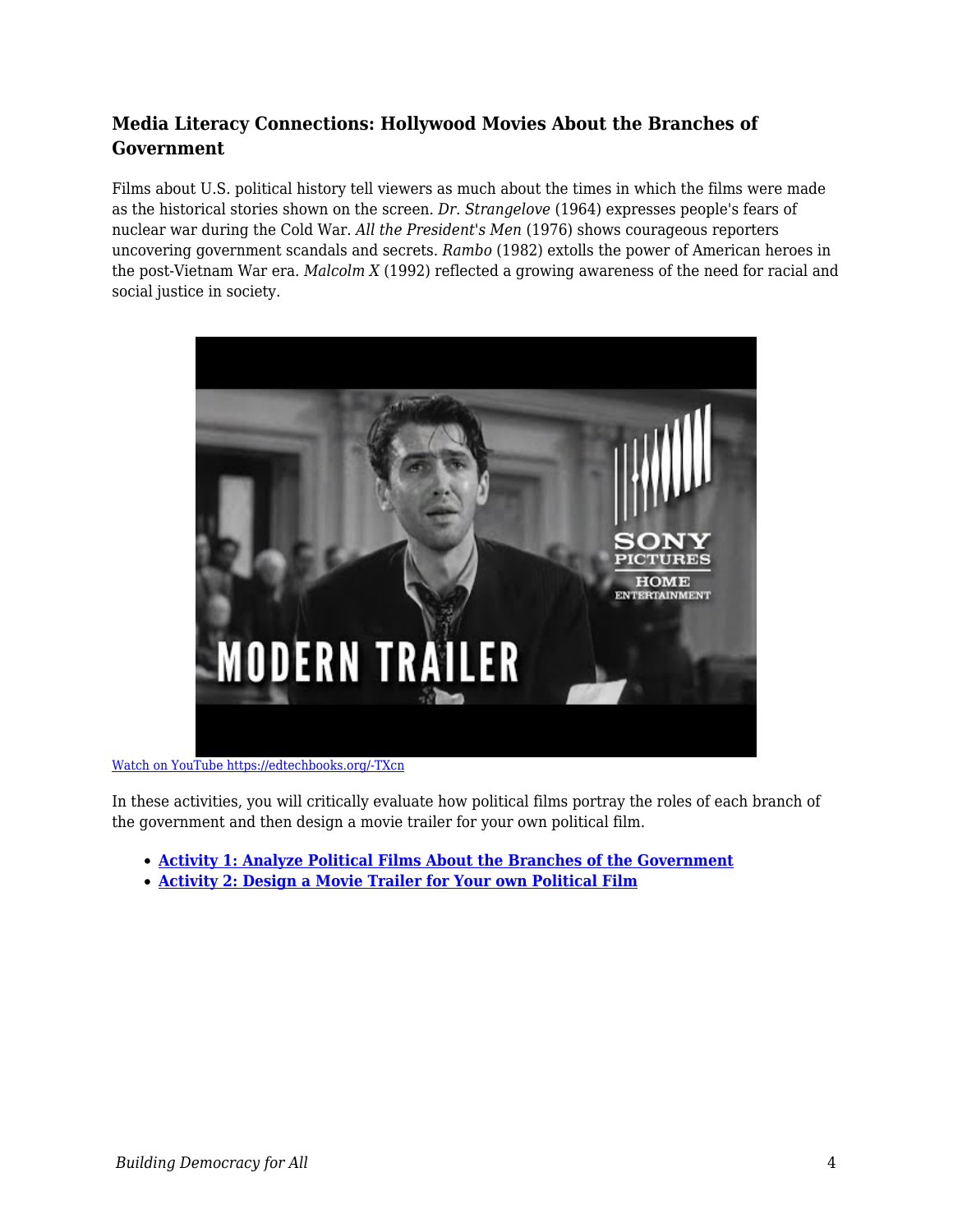### **Suggested Learning Activities**

- **Play an Online Game**
	- [Separation of Powers: What's for Lunch](https://www.icivics.org/teachers/lesson-plans/separation-powers-whats-lunch), *iCivics*
	- [Branches of Power](https://www.icivics.org/node/74/resource), *iCivics*

#### **QR Code Activity\***

- $\circ$  Create a series of [QR codes](https://www.qr-code-generator.com/) that present images, videos, or websites dealing with different aspects of Article 1 of the Constitution and the Powers of Congress. Have students visit each QR code, explore the content, and record details.
- $\circ$  Based on their QR code research, students answer questions about each section of Article 1:
	- What are the requirements to become a Representative? (3 big ones)
	- How long does someone serve as a Representative?
	- What powers are granted to the members of the House of Representatives?
	- What are the requirements to become a Senator? (3 big ones)
	- Who is the President of the Senate? What purpose does this individual serve? What powers are granted to members of the Senate?
- $\circ$  As a concluding activity, students could create an infographic comparing and contrasting the powers set forth in Articles 1, 2, and 3 of the Constitution.

\*This activity was developed by teacher Francesca Panarelli and can be repeated for Article 2 on the Powers of the President and Article 3 on the Powers of the Judiciary.

#### **Online Resources for Separation of Powers in American Government**

- Learn more at these *resourcesforhistoryteachers* wiki pages:
	- o [Supreme Court Decisions on Separation of Powers](http://resourcesforhistoryteachers.pbworks.com/w/page/125622359/Supreme%20Court%20Decisions%20on%20Separation%20of%20Powers)
	- [Branches of American Government and Separation of Powers](http://resourcesforhistoryteachers.pbworks.com/w/page/125619248/Branches%20of%20American%20Government%20and%20the%20Separation%20of%20Powers)
	- o [Separation of Powers in American Government](http://resourcesforhistoryteachers.pbworks.com/w/page/125621699/Separation%20of%20Powers%20in%20American%20Government)
- [Separation of Powers,](https://www.acslaw.org/wp-content/uploads/2018/08/Elementary-School-Lesson-on-the-Separation-of-Powers.pdf) a learning activity from the American Constitution Society asking how separation of powers in a school might function.
- [How the U.S. Government is Organized,](https://www.usa.gov/branches-of-government) from USA Gov
- [What are the Branches of the Government,](https://bensguide.gpo.gov/a-what-are-branches) from Ben's Guide
- [Branches of the Government](https://www.pbs.org/tpt/constitution-usa-peter-sagal/constitution-games/branches-power/), from *Constitution USA* with Peter Sagal
- [U.S. Foreign Policy Powers: Congress and the President,](https://www.cfr.org/backgrounder/us-foreign-policy-powers-congress-and-president) Council on Foreign Relations, 2017

# **2.UNCOVER: Shirley Chisholm, African American Politician and Presidential Candidate**

**[Shirley Chisholm](https://www.womenshistory.org/education-resources/biographies/shirley-chisholm)** was an African American educator, politician, and author who in 1968 at age 44 was the first Black woman elected to Congress. In 1972, she became the first Black person to run as a major party candidate for President of the United States.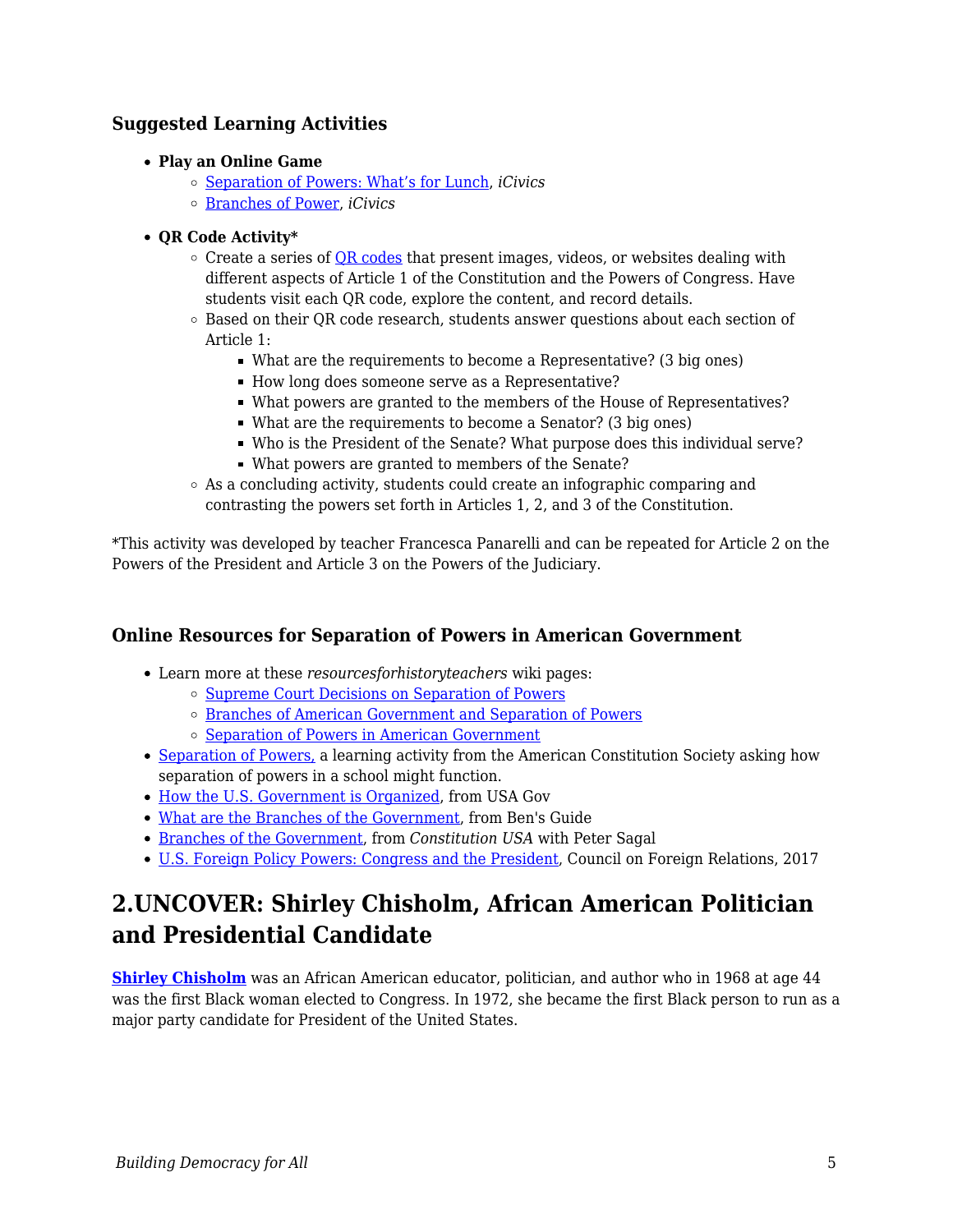

**Shirley Chisholm, Congresswoman from New York (1965)**  ["Shirley Chisholm NYWTS"](https://commons.wikimedia.org/wiki/File:Shirley_Chisholm_NYWTS.jpg) by Roger Higgins | Public Domain

Shirley Chisholm began her career as a teacher and daycare center director before winning a seat in the New York State Assembly—the second African American woman elected to that position. When she ran for Congress, her campaign slogan was "unbought and unbossed." Announcing her run for the Presidency, Shirley Chisholm declared:

"I am not the candidate of black America, although I am black and proud. I am not the candidate of the women's movement of this country, although I am a woman and I am equally proud of that. . . I am the candidate of the people of America, and my presence before you now symbolizes a new era in American political history" (quoted in Synder, 2019).

Learn more about Shirley Chisholm from the *resourcesforhistoryteachers* wiki page: **[Shirley](http://resourcesforhistoryteachers.pbworks.com/w/page/125464181/Shirley%20Chisholm%2C%20African%20American%20Politican%20and%20Presidential%20Candidate) [Chisholm, African American Politician and Presidential Candidate](http://resourcesforhistoryteachers.pbworks.com/w/page/125464181/Shirley%20Chisholm%2C%20African%20American%20Politican%20and%20Presidential%20Candidate)**.

Learn more at [History of Women of Color in U.S. Politics.](https://cawp.rutgers.edu/history-women-color-us-politics)

#### **Suggested Learning Activities**

- **Video Analysis**
	- $\circ$  In this 2010 [interview,](https://www.youtube.com/watch?v=qB_krfRLSVM) Shirley Chisholm reflects on her bid for the Presidency.
	- What do her remarks tell you about her beliefs about democracy and social justice for African Americans?
- **Design Your Presidential Slogan**
	- Shirley Chisholm's campaign slogan was "**unbought and unbossed**." What do you think it means to be an unbought and unbossed politician?
	- $\circ$  What would your presidential slogan be? Design a graphic to showcase your slogan.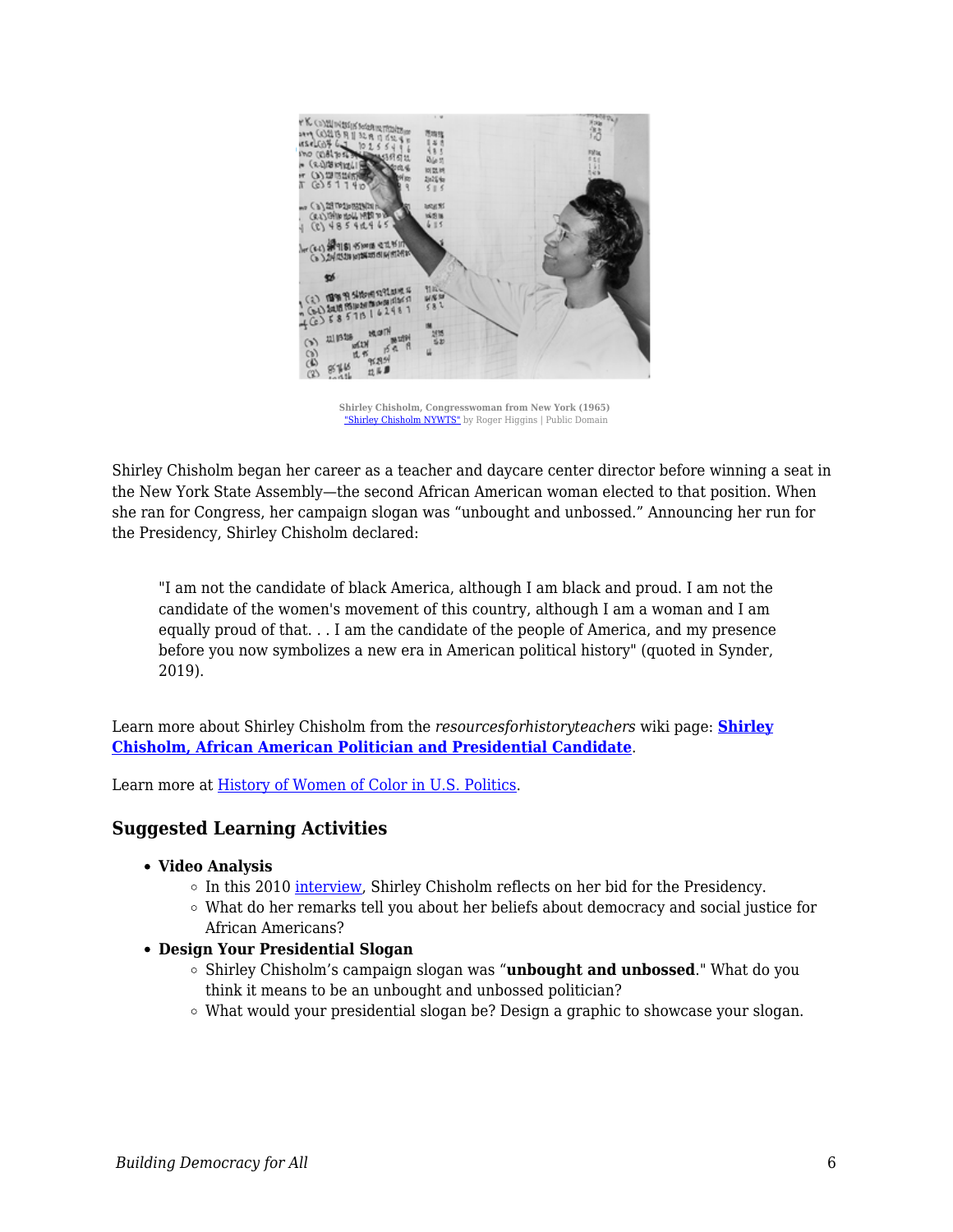# **3. ENGAGE: Should Puerto Rico or the District of Columbia become the 51st State?**



In 1959, Alaska and Hawaii were admitted as the nation's 49th and 50th states. Now there are calls for adding a **51st state**— either **Puerto Rico**, a territory of 3.4 million people, or **Washington D.C.**, a federal district with a population of over 700,000 residents. More people live in Washington, D.C. than in the states of Vermont or Wyoming.

Puerto Rico elects a non-voting representative in Congress; the District of Columbia has 3 electoral votes in Presidential elections.

Adding a new state would have huge implications for American politics. Constitutionally, such a state would automatically have two senators and one or more representatives in the House of Representatives (depending on the size of its population). Politically, it is likely one of the major political parties would gain votes in Congress (most experts agree that voters in both Puerto Rico and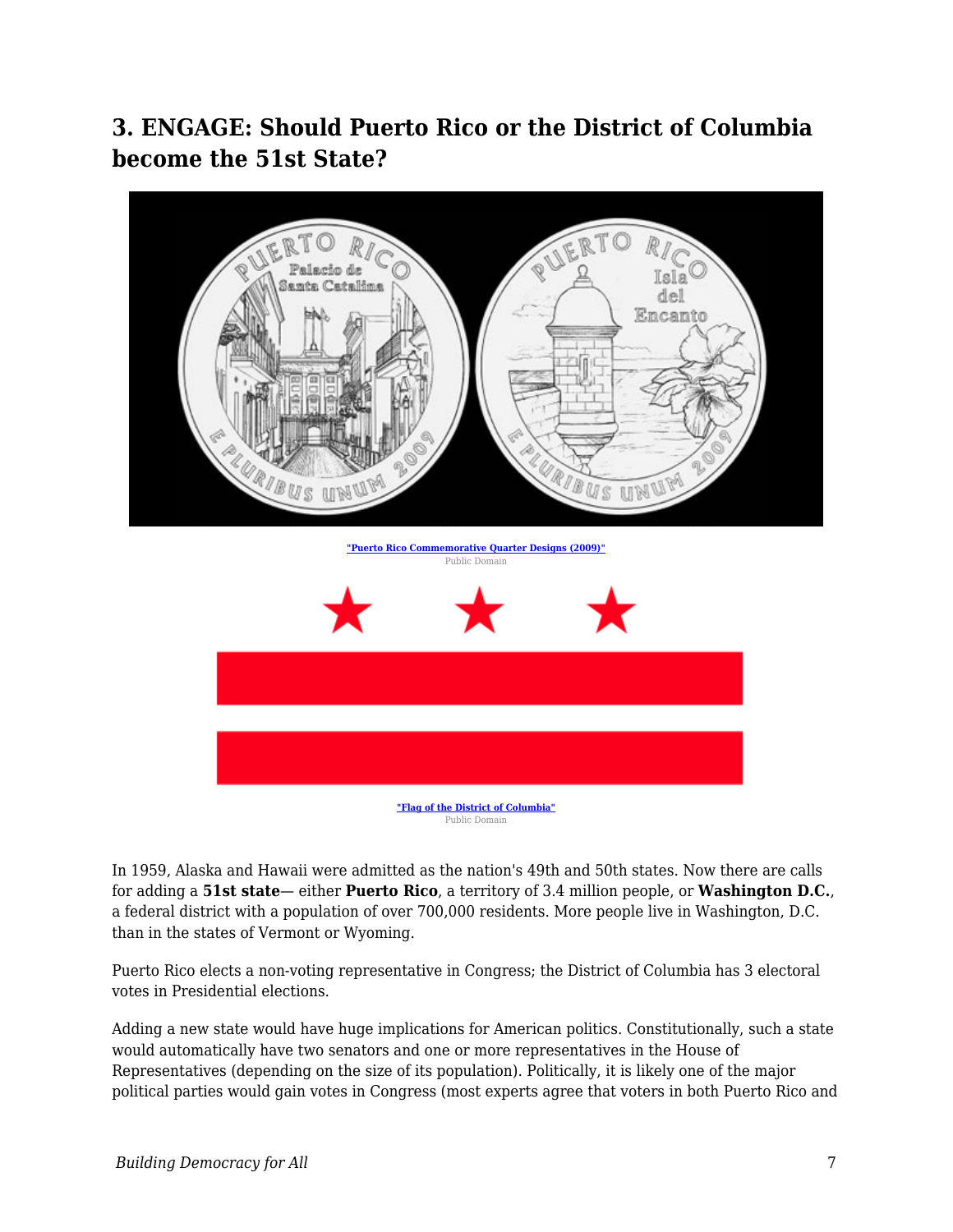Washington, D.C. lean strongly toward the Democratic Party).

Also part of the political equation are the wishes of the people who live in those places. People in Washington, D.C. broadly favor becoming a state, but Puerto Ricans are divided between maintaining their current status as a commonwealth, gaining full independence as a separate nation, or becoming a state within the United States.

The history of new statehood is fascinating and complex. Between 1889 and 1890, North Dakota, South Dakota, Montana, Washington, Idaho, and Wyoming were admitted as new states - adding greatly to the power and influence of the Republican Party [\(When Adding New States Helped the](https://www.theatlantic.com/ideas/archive/2019/09/when-adding-new-states-helped-republicans/598243/) [Republicans\)](https://www.theatlantic.com/ideas/archive/2019/09/when-adding-new-states-helped-republicans/598243/). Then there was the 1905 case of **Sequoyah**, a proposed Native-American governed state in eastern Oklahoma that failed when Congress refused to consider statehood bills; instead Oklahoma as a combination of Indian territories and White settler land was admitted in 1907. You can learn more about the effort to create [Sequoyah in Topic 6.1](https://edtechbooks.org/democracy/functionsofstate#h2_bDhmx) of this book.

On April 21, 2021, the U.S. House of Representatives voted along party lines (Democrats in favor; Republicans opposed) to establish Washington, D.C. as the 51st state to be called **Washington, Douglass Commonwealth** to honor the Black abolitionist Frederick Douglass.

#### **Suggested Learning Activities**

- **Write a Public Policy Recommendation**
	- State the case for Puerto Rico to: a) remain a **commonwealth**, b) become a **state**, or c) gain **independence** as a nation.
- **Inform Others About Past Connections to Present-Day Issues** 
	- $\circ$  Design a video, [podcast](https://docs.google.com/document/d/1YMVhXBhqUU4qDBLO1jYNpMG0IzAl_YLSJ3OndOm6C6k/edit?usp=sharing), or website to educate others about the challenges faced when **Alaska and Hawaii** became states and how that connects to the issue of Washington,
		- D.C. and Puerto Rico statehood today?
			- **Historical background: [American Annexation of Hawaii](https://edtechbooks.org/democracy/conflict#h2_bIbPr)**
			- Historical background: [Two Versions of the Story of how the U.S. Purchased](https://www.smithsonianmag.com/history/why-russia-gave-alaska-americas-gateway-arctic-180962714/) [Alaska from Russia](https://www.smithsonianmag.com/history/why-russia-gave-alaska-americas-gateway-arctic-180962714/)

#### **Take a Position**

- o [Should the District of Columbia Become the 51st State?](https://constitutioncenter.org/blog/should-the-district-of-columbia-become-the-51st-state) National Constitution Center
- **Read and React to a Story**
	- $\circ$  In this episode of [The America Project,](https://www.tolerance.org/magazine/spring-2020/the-america-project?utm_source=Teaching+Tolerance&utm_campaign=acdfa11c2e-Newsletter+5-26-2020&utm_medium=email&utm_term=0_a8cea027c3-acdfa11c2e-83542603) a young girl named Carmen learns that Puerto Rico is a territory, not a state, but she is both a Puerto Rican and an American.
	- $\circ$  What does the story tell you about how your place of birth impacts your identity?

#### **Online Resources for Puerto Rican Statehood or Independence**

- WIKI page: [Puerto Rico: History and Government](http://resourcesforhistoryteachers.pbworks.com/w/page/131918259/Puerto%20Rico%3A%20%20History%20and%20Government)
- [How A Change of Color for the Puerto Rican Flag Became a Symbol of Resistance,](https://www.motherjones.com/media/2019/07/puerto-rico-resistance-flag-black-and-white-flag-san-juan-la-puerta-colonial/) *Mother Jones*, July 4, 2019
- [The Lost History of Puerto Rico's Independence Movement](https://www.motherjones.com/media/2015/04/puerto-rico-independence-albizu-campos/)*, Mother Jones*, April 21, 2015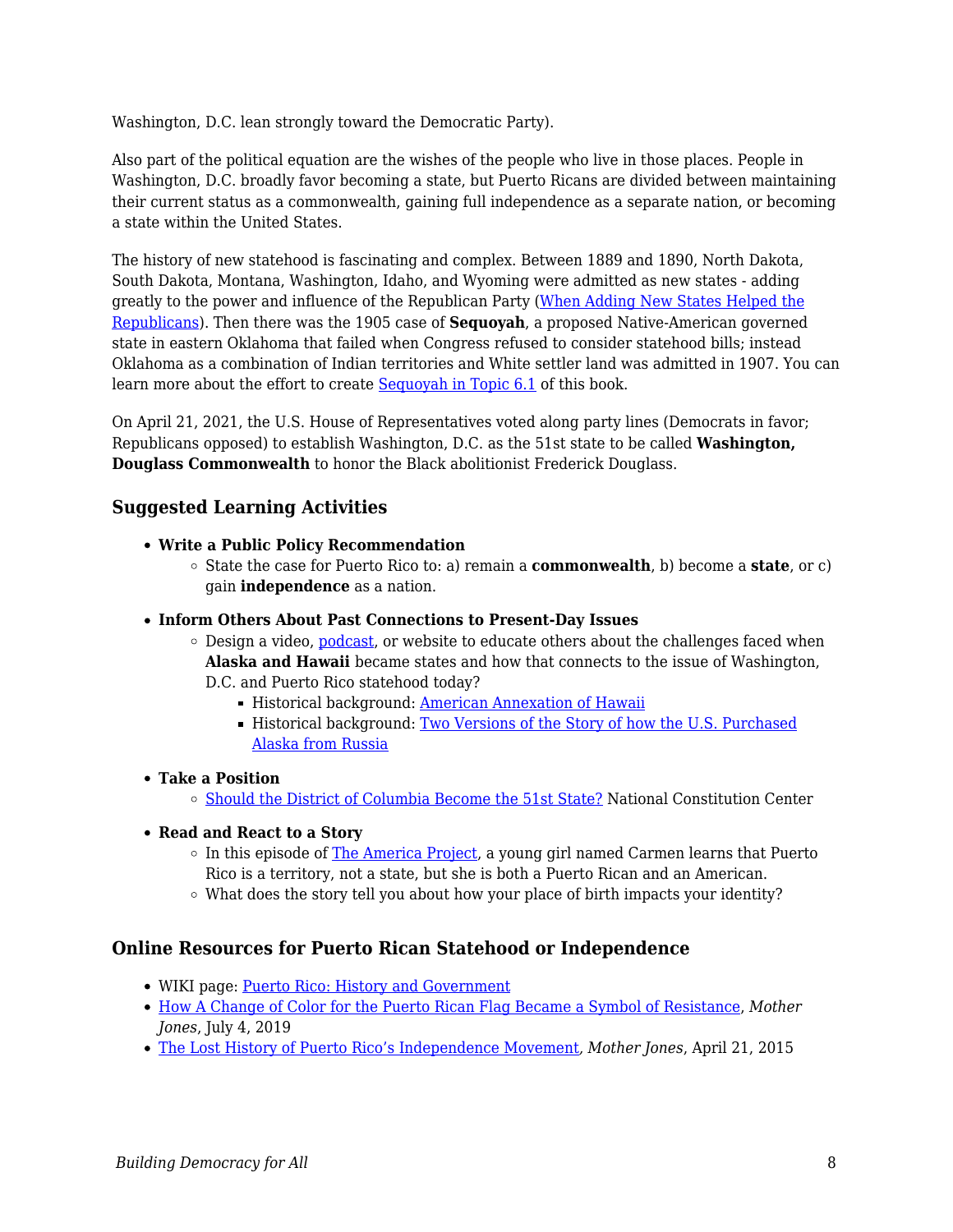## **Standard 3.1 Conclusion**

In the United States, power is divided between three branches of the government. **INVESTIGATE** identified the powers of the legislative, executive, and judicial branches, as set forth in the first three articles of the Constitution. **UNCOVER** told the story of Shirley Chisholm, an African American politician who became the first Black woman to run for President. **ENGAGE** asked whether Puerto Rico or Washington, D.C. should become the nation's 51st state?